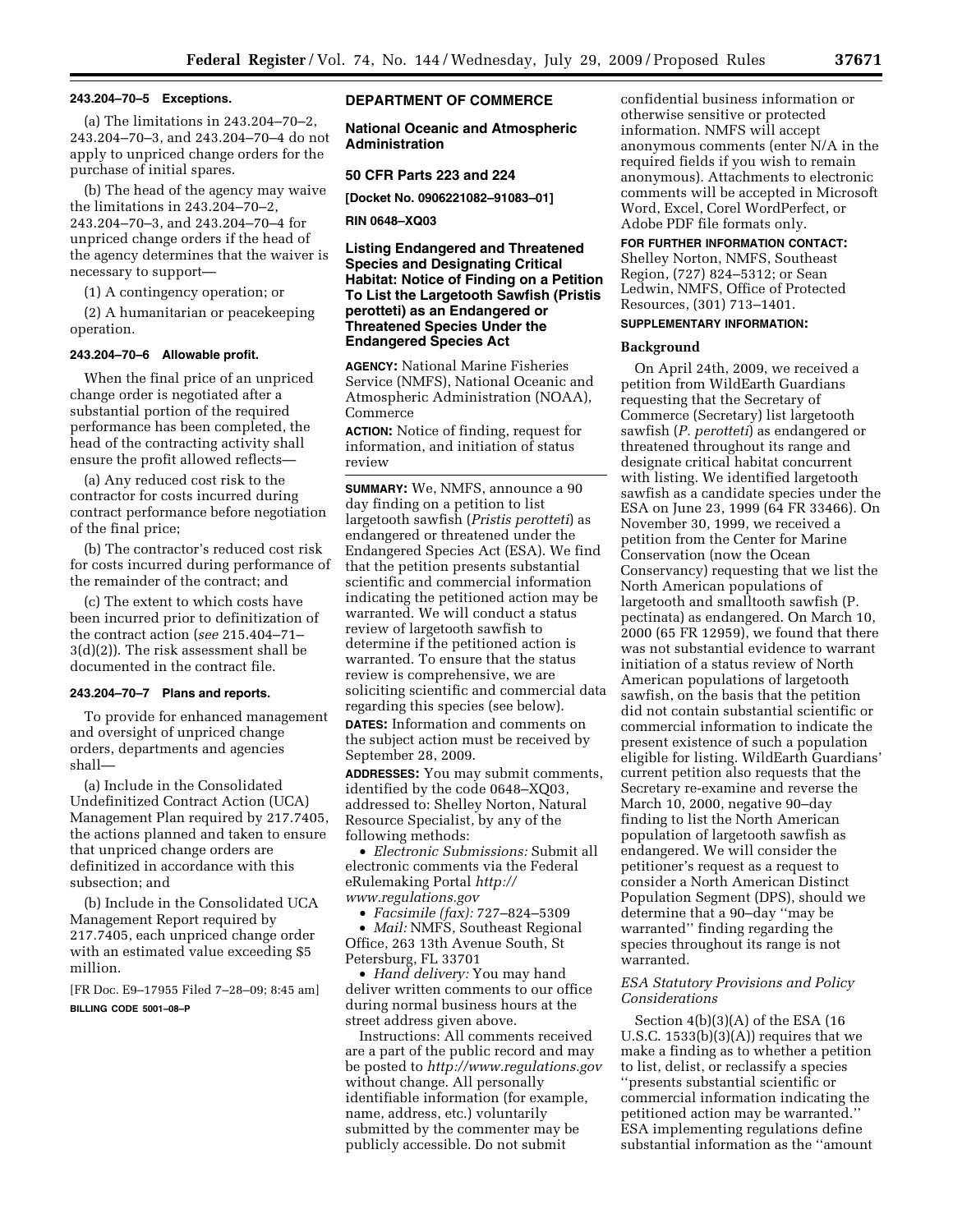of information that would lead a reasonable person to believe the measure proposed in the petition may be warranted'' (50 CFR 424.14(b)(1)). In determining whether substantial information exists to support a petition to list a species, we take into account several factors, including information submitted with, and referenced in, the petition and all other information readily available in our files. To the maximum extent practicable, this finding is to be made within 90 days of the receipt of the petition (16 U.S.C.  $1533(b)(3)(A)$ , and the finding is to be published promptly in the **Federal Register**. If we find that a petition presents substantial information indicating that the requested action may be warranted, section 4 (b)(3)(A) of the ESA requires that the Secretary conduct a status review of the species. Section 4 (b)(3)(B) requires the Secretary to make a finding as to whether or not the petitioned action is warranted within 12 months of the receipt of the petition. The Secretary has delegated the authority for these actions to the NOAA Assistant Administrator for Fisheries. Under the ESA, a listing determination can address a species, subspecies, or a DPS of a vertebrate species (16 U.S.C. 1532 (16)). In 1996, the U.S. Fish and Wildlife Service and NMFS published the Policy on the Recognition of a Distinct Vertebrate Population Segments under the Endangered Species Act (61 FR 4722; February 7, 1996).

The ESA defines an endangered species as ''any species which is in danger of extinction throughout all or a significant portion of its range'' (ESA Section 3(6)). A threatened species is defined as a species that is ''likely to become an endangered species within the foreseeable future throughout all or a significant portion of its range'' (ESA Section 3(19)). Under section 4(a)(1) of the ESA, a species may be determined to be threatened or endangered as a result of any one of the following factors: (1) present or threatened destruction, modification, or curtailment of habitat or range; (2) overutilization for commercial, recreational, scientific, or educational purposes; (3) disease or predation; (4) inadequacy of existing regulatory mechanisms; or (5) other natural or manmade factors affecting its continued existence. Listing determinations are made solely on the basis of the best scientific and commercial data available, after conducting a review of the status of the species and taking into account efforts made by any state or foreign nation to protect such species.

## *Distribution and Life History of Largetooth Sawfish*

Largetooth sawfish historically inhabited warm temperate to tropical marine waters in the Atlantic, Caribbean, and eastern Pacific. In the western Atlantic the species occurred from the Caribbean and Gulf of Mexico south through Brazil. In the United States, largetooth sawfish were reported in the Gulf of Mexico mainly along the Texas coast and east into Florida waters (Burgess and Curtis, 2003). In the eastern Atlantic largetooth sawfish historically occurred from Spain through Angola. The eastern Pacific historic range of the species was from Mazatlan, Mexico to Guayaquil, Ecuador (Cook *et al.*, 2005) or possibly Tumbes, Peru (Chirichigo and Cornejo, 2001).

Largetooth and smalltooth sawfish occur in many of the same areas in the Atlantic and may be morphologically distinguished from each other by the number of pairs of rostral teeth, the placement of the pectoral fins relative to the pelvic fins, and the shape of their caudal fin (Bigelow and Schroeder, 1953). Despite these differences there were problems differentiating the species in a few early accounts, so some records of distribution and abundance are uncertain. To confuse matters further, the current species *P. perotteti*  has been variously referred to in the literature over part or all of its range as *P. antiquorum* (Visschen, 1919; as cited in Bigelow and Schroeder, 1953), *P. zephyreus* (Beebe and Tee-Van, 1941; Compango and Last, 1999), *P. pristis*  (McEachran and Fechhelm, 1998), or *P. microdon* (Garman, 1913; Fowler, 1941; Compango and Last, 1999; Chirichigo and Cornejo, 2001; Vakily *et al.*, 2002). *Pristis microdon* is still considered valid taxa; some authors consider the eastern Pacific populations to be part of the species *P. microdon* (Garman, 1913; Fowler, 1941; Chirichigo and Cornejo, 2001) while others consider the eastern Pacific populations to be *P. perotteti*  (Jordan and Evermann, 1896; refs. in Beebe and Tee-Van, 1941; Compagno and Cook, 1995; Camhi *et al.*, 1998; Cook *et al.*, 2005). The International Union for the Conservation of Nature (IUCN) ''Red List'' notes the controversy, but bases its assessment only on the Atlantic populations (Charvet-Almeida *et al.*, 2007). We tentatively regard the eastern Pacific populations as being included in *P. perotteti* for the purposes of this analysis. The taxonomic relationships of largetooth sawfish and related sawfishes clearly need further examination (Compagno and Cook, 1995; Cook *et al.*, 2005; Wueringer *et al.*, 2009).

Largetooth sawfish are thought to presently occur in freshwater habitats in Central and South America and Africa. In Atlantic drainages, largetooth sawtooth have been found in freshwater at least 833 miles (1,340 km) from the ocean in the Amazon River system (Manacapuru, Brazil), as well as in Lake Nicaragua and the San Juan River and other east coast Nicaraguan rivers; the Rio Coco, on the border of Nicaragua and Honduras; Rio Patuca, Honduras; Lago de Izabal, Rio Motagua, and Rio Dulce, Guatemala; the Belize River, Belize; Mexican streams that flow into the Gulf of Mexico; Las Lagunas Del Tortuguero, Rio Parismina, Rio Pacuare, and Rio Matina, Costa Rica; Rio San Juan and the Magdalena River, Columbia; the Falm River in Mali and Senegal; the Saloum River, Senegal; coastal rivers in Gambia; and the Geba River, Guinea-Bissau (Thorson, 1974; 1982b; Castro-Augiree, 1978 as cited in Thorson, 1982b; Compagno and Cook, 1995; C. Scharpf and M. McDavitt, pers. comm., as cited in Cook *et al.*, 2005). In the eastern Pacific the species has been reported in freshwater in the Tuyra, Culebra, Tilapa, Chucunaque, Bayeno, and Rio Sambu Rivers, and at the Balboa and Miraflores locks in the Panama Canal, Panama; Rio San Juan, Columbia; and in the Rio Goascoran, along the border of El Salvador and Honduras (Boulenger, 1909; Fowler, 1936; 1941; Beebe and Tee-Van, 1941; Bigelow and Schroeder, 1953; Gunter, 1957; Thorson *et al.*, 1966; Dahl, 1971; Thorson, 1974; 1976; 1980; 1982a; 1982b, 1987; Vasquez-Montoya and Thorson 1982a, 1982b; Daget, 1984; Compagno and Cook, 1995; all as cited in Cook *et al.*, 2005).

Largetooth sawfish, like other members of their family, are characterized by a toothy snout projecting well forward of the head and mouth. Approximately 2.5 ft (0.76m) long at birth, largetooth sawfish can reach lengths of up to 21.3 feet (6.5m) and weights of up to 1300 pounds (600 kg) (Thorson, 1976). Studies of largetooth sawfish in Lake Nicaragua report litter sizes of 1 to 13 individuals, with an average of 7.3 individuals (Thorson, 1976). The gestation period for largetooth sawfish is approximately 5 months, and females likely produce litters every second year. Given that largetooth sawfish are long lived, slow growing, late maturing, ovoviviparous, and produce few young, the species has a very low intrinsic rate of increase. Simpfendorfer (2000) estimated the intrinsic rate of increase for largetooth sawfish was from 0.05 to 0.07 per year, and population doubling time was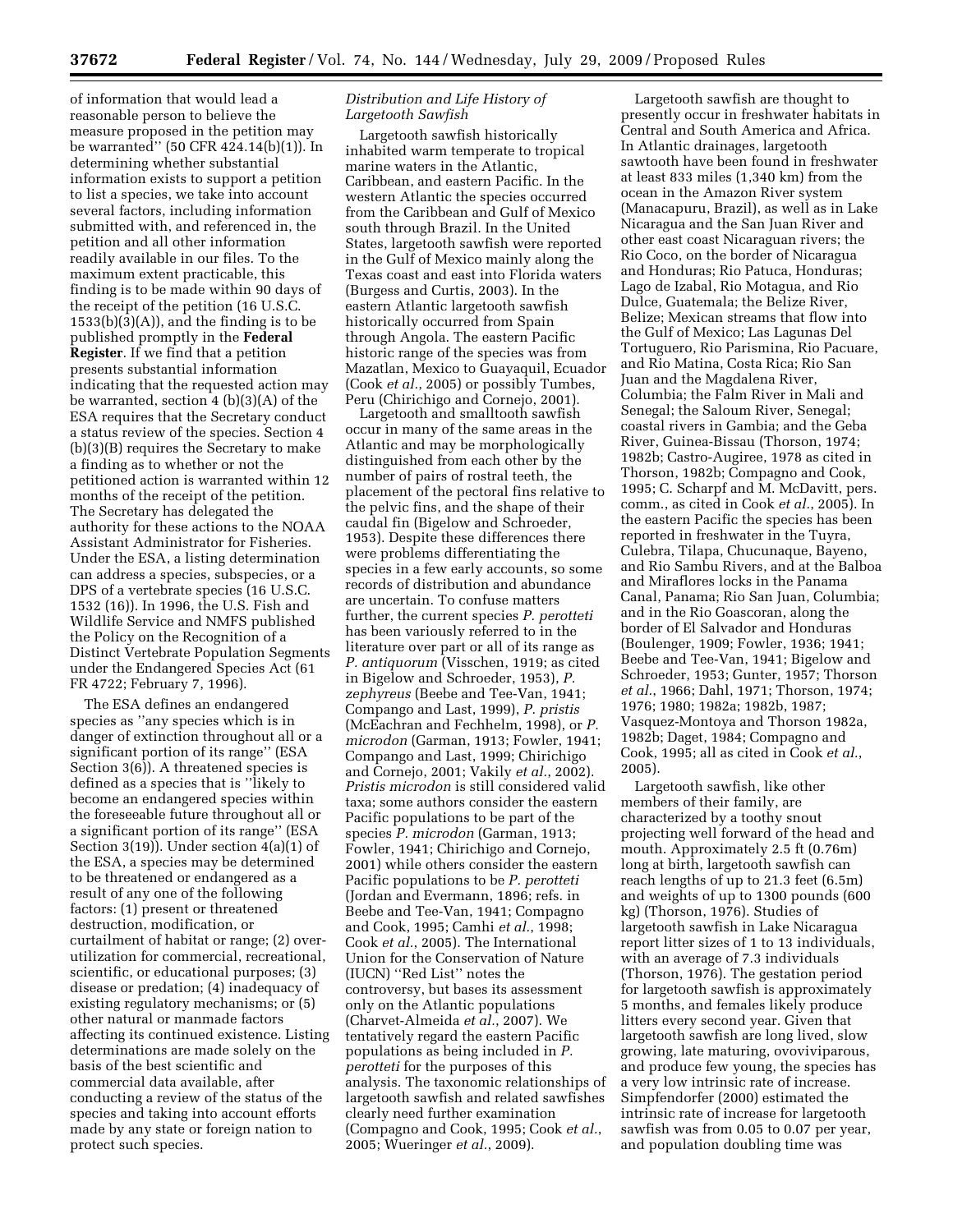between 10.3 and 13.6 years. Musick *et al.* (2000) noted that intrinsic rates of increase less than ten percent (0.1) were low and make a species particularly vulnerable to excessive mortalities and rapid population declines, after which recovery may take decades.

Largetooth sawfish are generally restricted to shallow (<33 feet or 10 m) coastal, estuarine, and fresh waters, although they have been found at depths of up to 400 ft (122 m) in Lake Nicaragua. Largetooth sawfish are often found in brackish water near river mouths and large embayments, preferring partially enclosed waters, lying in deeper holes and on bottoms of mud or muddy sand (Bigelow and Schroeder, 1953). While it is thought that they spend most of their time on the bottom, they are commonly observed swimming near the surface in the wild and in aquaria (Cook *et al.*, 2005). Largetooth sawfish move among salinity gradients freely and appear to have more physiological tolerance of freshwater than smalltooth sawfish (Bigelow and Schroeder, 1953; Dahl, 1971; Thorson, 1974; 1976; all as cited in Thorson, 1982b). The rostral ''saw'' is used in feeding to stir up prey items in the benthos and may be used to stun schooling fish.

### **Analysis of Petition**

We evaluated the information referenced in the petition and all other information readily available in our files to determine if the petition presents substantial scientific and/or commercial information indicating that the species may be ''threatened'' or ''endangered'' throughout all or a significant portion of their range. The current petition differs from the 1999 petition by seeking the listing of the entire species wherever it is found. The petition resubmits biological, distributional, and historical information from the 1999 petition and 2000 finding and provides additional information including the International Union for the Conservation of Nature (IUCN) ''Red List'' assessment (Charvet-Almeida *et al.*, 2007), reports on the Brazilian population (Menni and Stehmann, 2000; Charvet-Almeida, 2002), a report on the international sawfish trade (McDavitt and Charvet-Almeida, 2004), and a summary paper on the global population of largetooth sawfish (Cook *et al.*, 2005). The petition also addresses the five factors in section 4(a)(1) of the ESA as they pertain to listing of the species. The petitioner stresses information related to range contraction and local extirpations, declines in abundance, and specific details about threats to the species. We summarize our analysis regarding

specific factors affecting the species' risk of extinction below.

#### *Range Contraction*

There is evidence from throughout the species range that largetooth sawfish have been extirpated and/or no longer occur in some locations. These locations include the U. S. portion of the Gulf of Mexico and the southeastern coast of Brazil (Menni and Stehmann, 2000). The last known U.S. sightings were in 1941 in Florida and 1943 in Texas (Burgess and Curtis, 2003). In addition, the IUCN considers populations in Benin, Cameroon, Equatorial Guinea, Gabon, Ghana, Gibraltar, Guinea, Mali, Mauritania, Morocco, Nigeria, Spain, Togo, Western Sahara, and the U. S. as ''possibly extinct'' (i.e., locally extirpated) (Charvet-Almeida *et al.*, 2007). The IUCN provides contradictory information on whether largetooth sawfish currently occur in Angola, The Democratic Republic of Congo, Cote d'Ivoire, Gambia, Liberia, Senegal, and Sierra Leone (Charvet-Almeida *et al.*, 2007).

# *Declines in Abundance*

Quantitative data on largetooth sawfish population trends are lacking in the petition and our files. The best available information from scientific reports and anecdotal information from fisherpeople and others suggests large declines in abundance have occurred on the north coast of Brazil (Charvet-Almeida, 2002) and in other areas where the species still occurs (Charvet-Almeida *et al.*, 2007). Thorson's detailed studies (Thorson, 1976; 1982a; 1982b; 1987) document significant declines of largetooth sawfish in Lake Nicaragua, and others report that these low abundance levels continue (Tanaka, 1994; McDavitt, 2002). The IUCN reports ongoing declines in artisanal and commercial landings (Charvet-Almeida *et al.*, 2007), but they provide no direct citations or data. Based on the local extirpations and declines in abundance the IUCN has placed largetooth sawfish on the IUCN ''Red List'' as ''critically endangered'' in the Atlantic (Charvet-Almeida *et al.*, 2007).

### *Population Structure*

There is little information in the petition or our files related to genetic, morphological, or other population structure differences within the species beyond the unique freshwater population of Lake Nicaragua discussed above.

### *Threats*

The petitioner believes the most immediate threat to the species is the

reduction in abundance and density caused by overharvest and bycatch. Direct and incidental commercial catch and artisanal and recreational fisheries occur throughout the species' range (Thorson, 1987; Taniuchi, 1992; Tanaka, 1994; Camhi *et al.*, 1998; Charvet-Almeida, 2002). The species is valued for its flesh, fins that are used in the ''shark'' fin trade, skins that are used for leather, the live aquarium trade, the curio value of the rostral saw, and the rostral teeth, which are used for a variety of purposes including as spurs for roosters used in cockfighting (Charvet-Almeida, 2002; McDavitt and Charvet-Almeida, 2004; Cook *et al.*, 2005). These values have created an international market for sawfish products (McDavitt and Charvet-Almeida, 2004); however largetooth sawfish were added to Appendix I of the Convention on International Trade in Endangered Species in 2007. On his initial visits to Lake Nicaragua, Thorson (pers. comm.; as cited in Cook *et al.*, 2005) noted large catches of largetooth sawfish. Direct fisheries in Lake Nicaragua removed an estimated 60,000 to 100,000 sawfishes between 1970 and 1975 (Thorson, 1976); sawfish are now extremely rare in the lake (Thorson, 1987; Tanaka, 1994; McDavitt, 2002). In Brazil, largetooth sawfish extirpation from the southeastern coast and decline on the north coast is attributed to direct fisheries that continue today (Charvet-Almeida, 2002).

Habitat degradation and loss are also likely contributors to the species' decline. Specific threats to largetooth sawfish habitat include destruction of mangrove forests and coastal development throughout its range (Charvet-Almeida *et al.*, 2007). The petitioner also identified weak or nonexistent regulatory or management mechanisms throughout the species range.

## **Petition Finding**

After reviewing the information submitted with, and referenced in, the petition and all other information readily available in our files, the evidence suggests that largetooth sawfish have undergone severe range contractions and local extirpations in their distribution at both the northern and southern extremes of their range; have experienced severe population declines in areas where they still exist; and are subject to ongoing threats of overharvest, habitat loss and degradation, and inadequate management and/or regulation in many parts of their range. Therefore, we determine that the petition presents substantial scientific or commercial